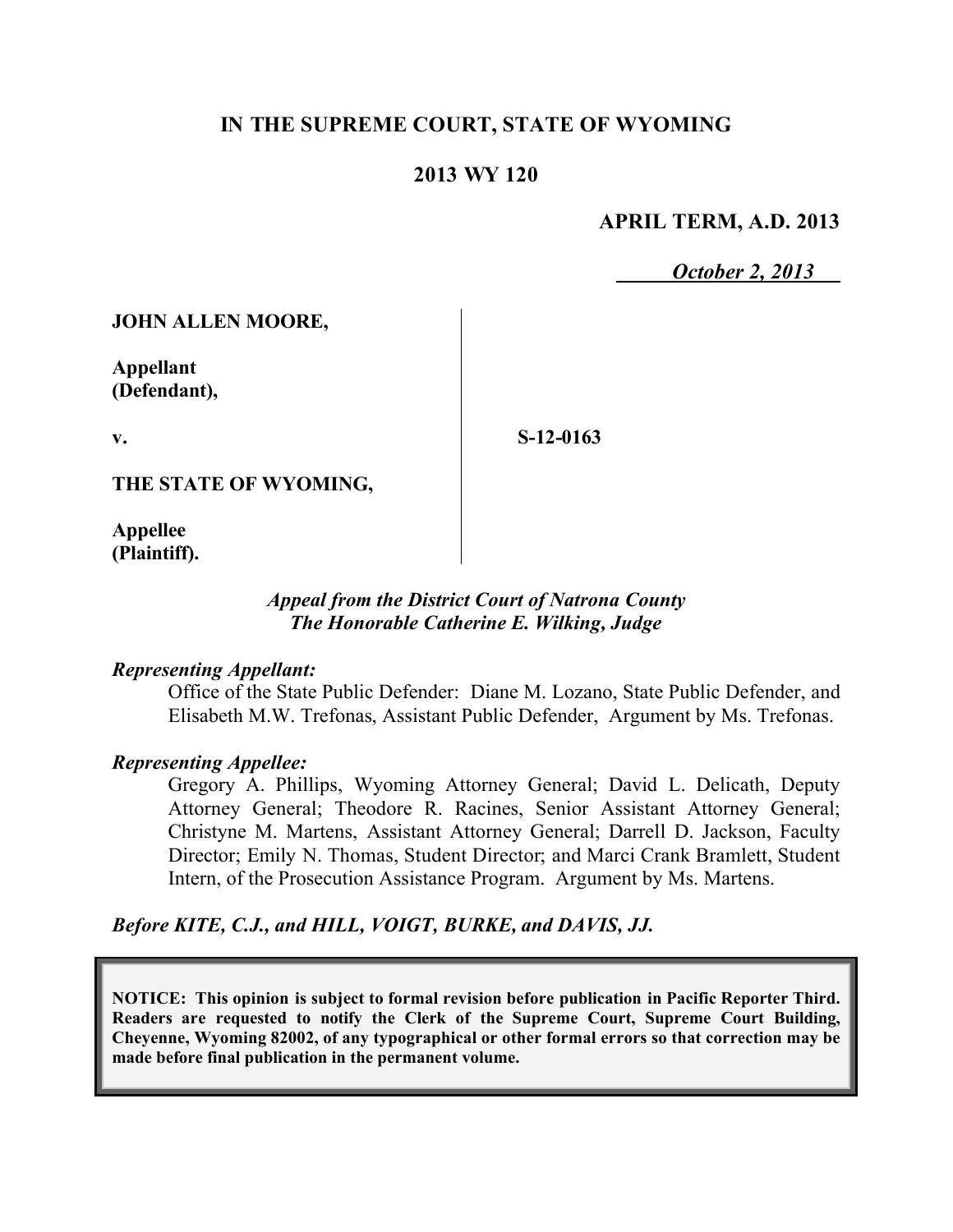**DAVIS**, Justice.

[¶1] A Natrona County jury found John Allen Moore guilty of a single count of felony larceny, and Moore perfected a timely appeal from the district court's judgment and sentence. We affirm.

### **ISSUES**

[¶2] Moore raises three issues which we restate as follows:

1. Was Moore's trial attorney constitutionally ineffective in failing to challenge juror CW for cause?

2. Did the district court abuse its discretion by failing to grant Moore's motion for a new trial based on the claim that juror BT was mentally incompetent?

3. Does the cumulative effect of the foregoing alleged errors warrant reversal of Moore's conviction?

# **FACTS**

[¶3] While returning to work from her lunch break on June 28, 2011, Nicole Crowson drove past some property that her father owned west of Casper. She saw two men with a silver-blue pickup truck pulling a white trailer parked near the front of the property. They appeared to be looking at some items her father was trying to sell.

[¶4] The following afternoon she again passed the property and noticed that a structure door which her father kept locked was standing open. Upon closer inspection, she saw that the padlock securing the door had been cut off. After phoning her father, who was then working in North Dakota, she walked around the property and discovered that a 1977 Chevrolet Silverado one-ton pickup truck and a 2002 PJ sixteen-foot car-hauling trailer had been taken. Ms. Crowson promptly reported the theft to the Natrona County Sheriff's Office.

[¶5] The following day, an investigator from that office stopped at the Crowson property four times. On each of the first three visits he observed what appeared to be fresh tire tracks. On the fourth, he encountered Moore, who was driving a blue Dodge pickup pulling a trailer. Ms. Crowson, who met the investigator at the property, identified Moore as one of the men she had seen at the property two days earlier. She also identified his truck and trailer as those she had seen at that time. When questioned at the scene, Moore admitted taking the Silverado and selling it to a local salvage yard for fifty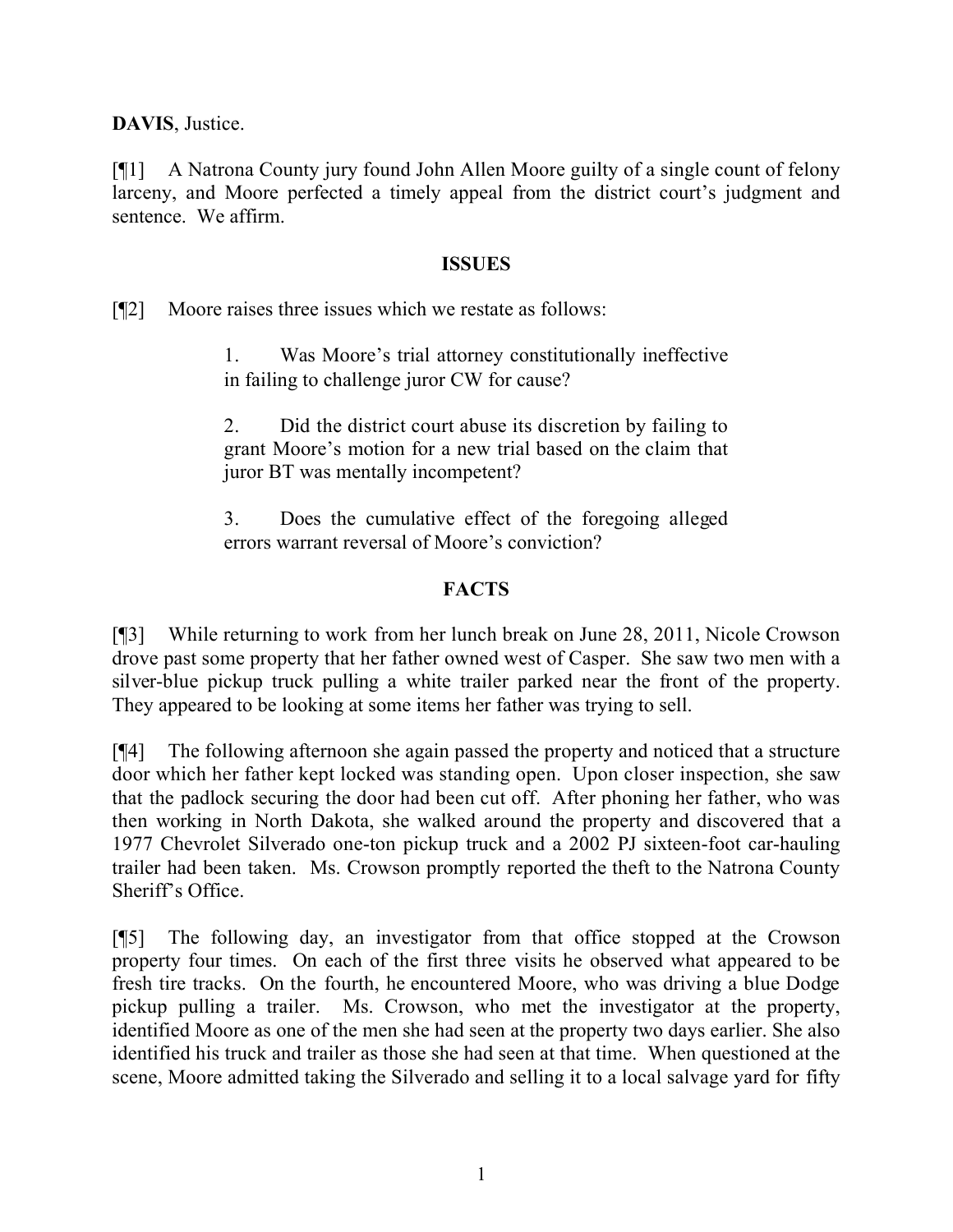dollars. However, he repeatedly denied taking the missing trailer. Moore was arrested at that time on another warrant and transported to the Natrona County Sheriff's Office.

[¶6] The denials concerning the trailer unraveled when deputies called one of Moore's friends and asked her to drive to the Crowson property from her small ranch north of Casper to pick up Moore's dog. The deputies also questioned her about the stolen trailer. On her way home after retrieving the dog, she noticed a trailer matching the deputies' description parked on private property along Salt Creek Highway. On the trailer was a red farm tractor that appeared be similar to one that Moore had told her he planned to purchase.

[¶7] Moore's friend reported what she had found to the sheriff's office. The tractor was later identified by its previous owner as the one she and her husband had recently sold to Moore. The owner of the property on which it was found, another of Moore's friends, identified the tractor and the stolen trailer as those he had given Moore permission to park there at the end of June 2011. Mr. Crowson identified the trailer as the one that had been stolen from him.

[¶8] Moore was charged with one count of felony larceny under Wyo. Stat. Ann. § 6-3- 402(a) and (c)(i). He pled not guilty, and his case proceeded to trial before a jury of twelve on February 6, 2012. During voir dire, prospective juror CW, who is a former Casper police officer and a current municipal court bailiff, expressed doubt as to whether he could be fair and impartial in Moore's case.<sup>1</sup> CW had prepared a warrant for Moore's arrest for nonpayment of fines as one of his duties as a bailiff. He felt that experience would color his judgment about Moore's guilt and stated that he didn't think "it would be fair to Mr. Moore for me to try to judge his guilt or innocence on this one."

[¶9] The district judge commented that CW's concerns did not appear sufficient to excuse him for cause. Defense counsel did not challenge CW for cause, and the prosecutor made no effort to rehabilitate him. Both parties passed the array for cause and CW was seated as the sole alternate juror. The judge excused him before sending the jury out to deliberate on a verdict, and he therefore did not participate in any of the deliberations<sup>2</sup>

  $1$ . The discussion took place at the bench, and the remainder of the venire was therefore not exposed to it. <sup>2</sup> Moore notes in passing that D.I., an assistant district attorney, was in the venire. D.I. indicated that he could be fair and impartial. We observe that Wyo. Stat. Ann. § 7-11-105(b) (LexisNexis 2013) makes all grounds for challenges for cause in civil cases applicable in criminal cases, and that Wyo. Stat. Ann. § 1- 11-203(a)(iii) (LexisNexis 2013) provides a challenge for cause to anyone who is a creditor or a "servant" or agent of a party. It would seem that an assistant district attorney could fall into any of these categories. No challenge for cause was made, however. According to Moore, D.I. would have been an alternate juror. Wyoming Rule of Criminal Procedure 24(e) provides for alternate juror challenges separate from those allotted for the regular jurors, and so Moore could not have used the peremptory challenge he used against D.I. against a regular juror. We do not address this further as it has not been urged as a basis for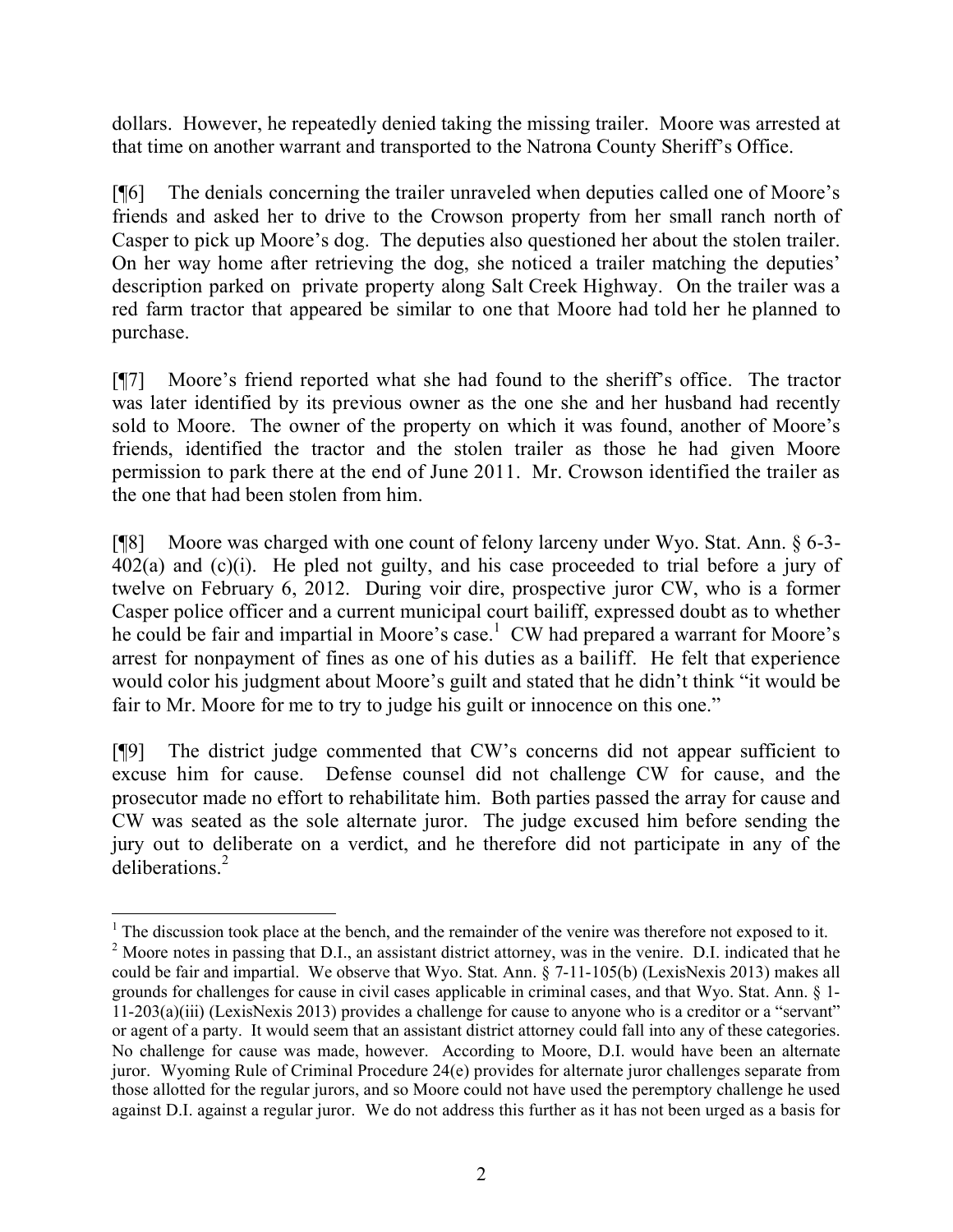[¶10] The morning after the jury returned its verdict at the end of the two-day trial, the district court bailiff relayed some information to the court regarding juror BT. This led the court to hold a "disclosure hearing" to advise the prosecutor and Moore's attorney about the information the bailiff had provided. The bailiff reported that three or four jurors expressed frustration that BT was making "off-the-wall" comments unrelated to the case, thereby disrupting deliberations. They characterized him as an "idiot" or "mental" and complained that they were unable to "get him to stay with them" and communicate. The bailiff also noted that BT had asked her whether the circular items in the ceiling above the jury box were cameras, and had made a perplexing statement that he didn't bring the judge any gifts, that he had brought her "a whole bunch of gifts yesterday, and she thanked [him] all day long."

[¶11] The judge indicated that she met with the jurors after accepting their verdict and encountered a very jovial atmosphere with no sense of tension or ill will between any of the jurors. She thanked them for their service and asked if any of them had any questions. She recalled BT asking about whether the objects in the ceiling were cameras and joking with him "a little bit back and forth" about it. The judge speculated that BT's comments about having gifts for her was a pun referring to her thanking the jurors not for "presents," but instead for their physical "presence," referring to their timeliness and service on the jury.

[¶12] Two weeks later, on February 22, 2012, Moore filed a motion for a new trial based on the information which had come to light at the disclosure hearing, alleging that he was denied his constitutional right to a jury trial because BT was incompetent, depriving him of a jury of twelve.<sup>3</sup> The record contains no response from the State, no request by Moore for a hearing on the motion, and no ruling on it by the district court. On appeal, Moore and the State agree that the motion was deemed denied fifteen days after it was filed under W.R.Cr.P.  $33(b)$ .<sup>4</sup>

claiming error, and would have made no difference, as explained in the discussion with regard to juror C.W.

<sup>&</sup>lt;sup>3</sup> The transcript of the disclosure hearing is not in the record, but Moore's motion for a new trial indicates that trial counsel had ordered the transcript and intended the reporter to file it. Moore's appellate counsel brought the certified transcript before this Court as an exhibit to her motion for a limited remand, which we denied. She did not seek to supplement the record, but the attorneys for both parties liberally referred to the transcript in their respective briefs. As we have done previously under similar circumstances, we will consider that transcript. *BB v. RSR*, 2007 WY 4, ¶ 9, 149 P.3d 727, 732 (Wyo. 2007); *Meuse-Rhine-Ijssel Cattle Breeders of Canada, Inc. v. Y-Tex Corp.*, 590 P.2d 1306, 1308 n.4 (Wyo. 1979).<br><sup>4</sup> The time frame for a malinear in the state of the state of the state of the state of the state of the state of the state

The time frame for a ruling could have been extended to sixty days from the date the verdict was rendered under Rule 33(b), but obviously it was not.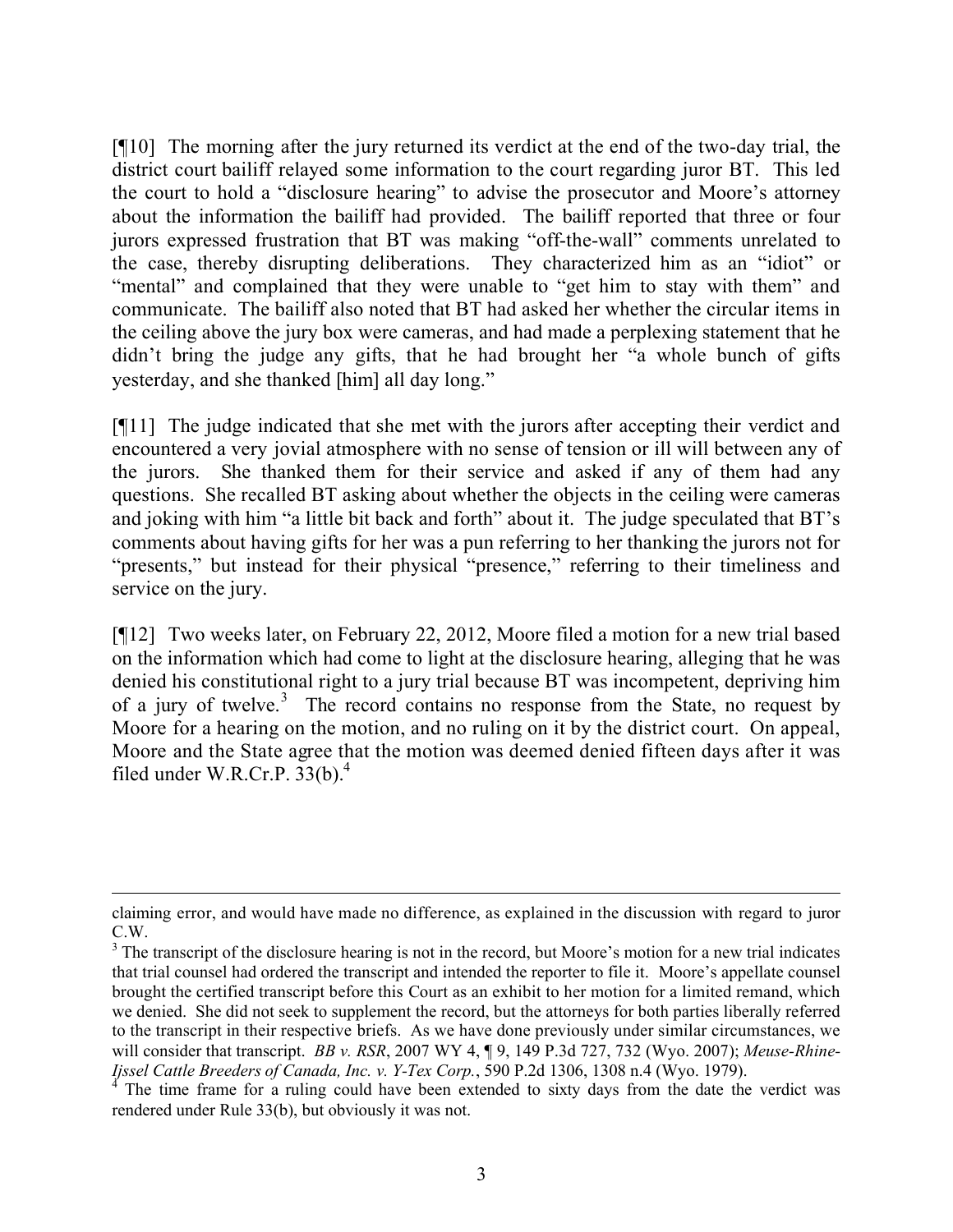#### **STANDARDS OF REVIEW**

[¶13] Claims of ineffective assistance of counsel involve mixed questions of law and fact, which this Court reviews *de novo*. *Osborne v. State*, 2012 WY 123, ¶ 17, 285 P.3d 248, 252 (Wyo. 2012). The Court reviews the denial of a motion for a new trial for an abuse of discretion. *Gunnett v. State*, 2005 WY 8, ¶ 15, 104 P.3d 775, 779 (Wyo. 2005).

### **DISCUSSION**

### *Ineffective Assistance*

[¶14] Moore's ineffective assistance of counsel claim requires him to establish from the record that his trial counsel failed to function as a reasonably competent attorney, and that he was thereby prejudiced in some particular respect. The latter requires a showing that there is a reasonable probability that the result of the trial would have been more favorable to him absent deficient performance of counsel. This Court may dispose of Moore's claim solely on the ground that he has made an insufficient showing of prejudice. *Jenkins v. State*, 2011 WY 141, ¶ 6, 262 P.3d 552, 555 (Wyo. 2011) (quoting *Dettloff v. State*, 2007 WY 29, ¶¶ 18-19, 152 P.3d 376, 382-83 (Wyo. 2007)).

[¶15] Moore's ineffective assistance claim is based upon his trial attorney's failure to challenge juror CW for cause. The prejudice caused by such a claimed error is evaluated no differently than that claimed to be caused by a district court's improper denial of a challenge for cause. In these cases, we require an appellant to make two showings to demonstrate prejudice. He must first show he had to exercise a peremptory challenge to remove a juror who should have been excused for cause, and that he was thereby deprived of a peremptory challenge against a juror he would have removed. Secondly, he must show that the jury which actually decided his case and convicted him was biased or partial because he did not have the additional challenge. *Klahn v. State*, 2004 WY 94, ¶¶ 18-20, 96 P.3d 472, 481-83 (Wyo. 2004). Moore's failure to meet the second requirement is both obvious and fatal to his claim, and so we do not analyze the record as to the first.

[¶16] As noted above, CW was an alternate juror, and the district court excused him before the jury was sent to the jury room to deliberate. He was not part of the jury that actually decided Moore's case, and even if he was biased against Moore, he had no opportunity to influence the verdict.

[¶17] Moore suggests that CW might have influenced other jurors before they were instructed to deliberate. The trial judge repeatedly admonished the jurors that they were not to discuss the case among themselves during the trial. We presume that jurors follow the instructions the court gives them. *Willoughby v. State*, 2011 WY 92, ¶ 11, 253 P.3d 157, 161 (Wyo. 2011); *Janpol v. State*, 2008 WY 21, ¶ 24, 178 P.3d 396, 405 (Wyo.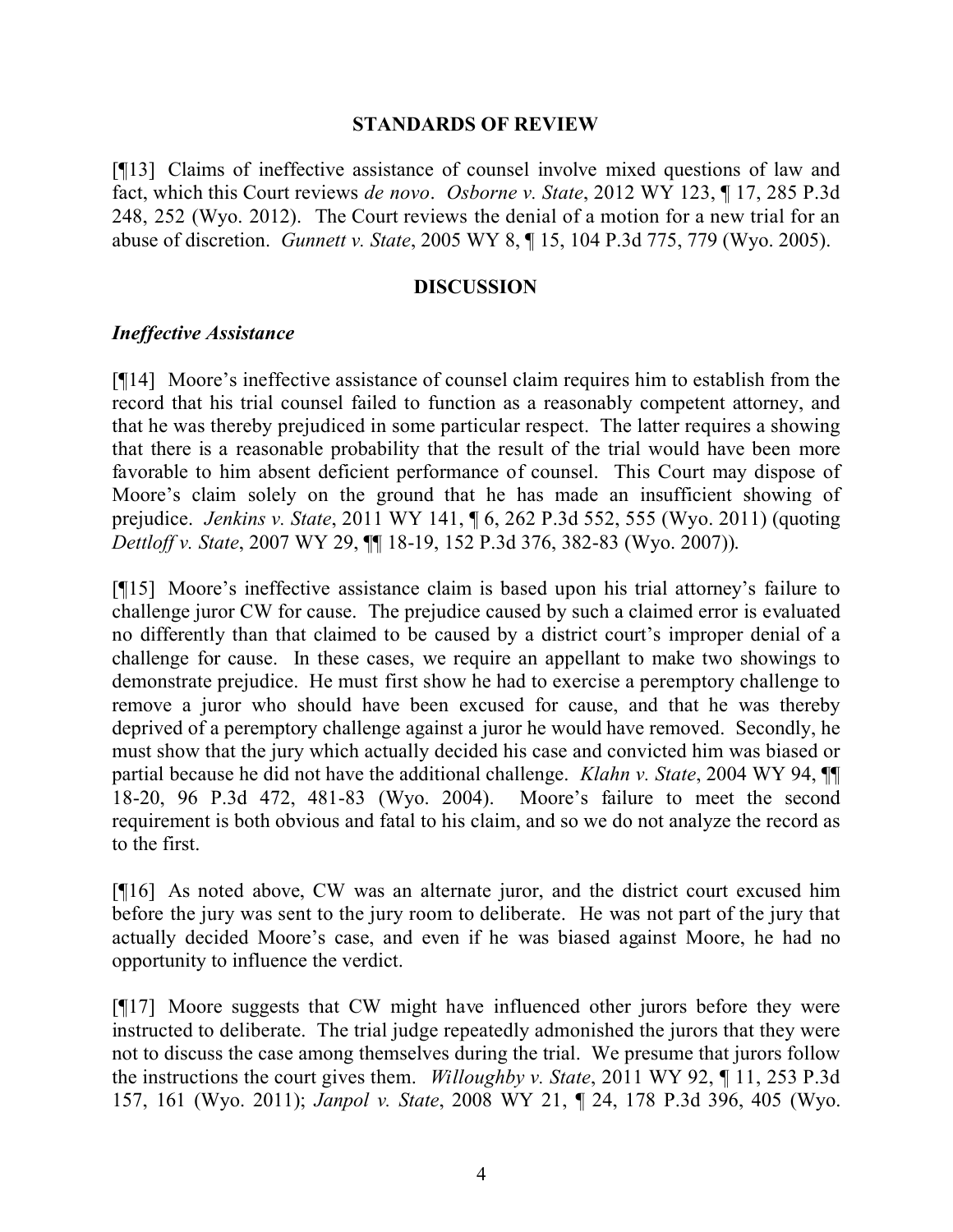2008); *Brown v. State*, 953 P.2d 1170, 1177 (Wyo. 1998); *Rubio v. State*, 939 P.2d 238, 243, 245 (Wyo. 1997); *Burke v. State*, 746 P.2d 852, 857 (Wyo. 1987). Nothing in the record suggests that any of them did not do so. Moore has therefore failed to demonstrate that any claimed deficiency in his attorney's performance prejudiced him, as he identified no bias or partiality on the part of any of the jurors who rendered the verdict.

# *Motion for a New Trial*

[¶18] When we review the denial of a motion for a new trial, this Court does not decide whether the district court reasonably could have granted the motion, but rather whether it acted reasonably in not granting the motion. If it could have done so, we affirm even when the court provides no reason for its decision or, as in this case, when it denies the motion through inaction. *King v State*, 780 P.2d 943, 947-48 (Wyo. 1989).<sup>5</sup>

[¶19] Moore's motion and his argument on appeal rest entirely on the notion that the information presented at the disclosure hearing held on the day after the return of the verdict established that juror BT was mentally incompetent and should not have served on the jury.<sup>6</sup> However, the law precludes inquiring into a post-verdict allegation as to the mental incompetence of a juror, or setting aside a verdict based only upon such an allegation. There is an exception if there is clear, substantial, and strong evidence that the juror suffered from a mental condition that affected his ability to understand and deliberate upon the issues presented at trial. This exception has been held to require proof that the juror was adjudicated insane or mentally incompetent shortly before or after the trial. *United States v. Dioguardi*, 492 F.2d 70, 78-80 (2d Cir. 1974) (cited with approval in *Tanner v. United States*, 483 U.S. 107, 118-19, 125, 107 S. Ct. 2739, 2746- 47, 2750, 97 L.Ed.2d 90 (1987); *United States v. Hall*, 536 F.2d 313, 323 (10<sup>th</sup> Cir. 1976)).

[¶20] Moore relied upon a few jurors' nonspecific comments to the bailiff indicating that they could not understand the point of some of BT's statements made during their deliberations, his own statements to the bailiff, and the district judge's observations. The

 <sup>5</sup> Wyoming Rule of Criminal Procedure 33 is unique in containing a time limit after which motions for new trial are deemed denied. The record does not reflect any reason that no decision was rendered within fifteen days after the motion was filed, or why the time for decision was not extended up to sixty days from the verdict as the rule permits. Nothing suggests that the motion was even brought to the trial judge's attention.

<sup>&</sup>lt;sup>6</sup> Moore's counsel did not ask for a hearing at which testimony might have been obtained from the trial jurors, including BT. The motion indicated that the juror's statements alone "beg[ged] the question" as to his competence. Although judges are understandably reluctant to further inconvenience jurors who have already served through a trial by bringing them back to interview them on these kinds of issues, it is done when necessary. *See, e.g.*, *Smith v. State*, 2008 WY 98, ¶ 23, 190 P.3d 522, 529 (Wyo. 2008). Whether a juror is competent to testify on these topics under W.R.E. 606(b) is an interesting question not raised in this appeal. *See* 3 Christopher B. Mueller and Laird C. Kirkpatrick, *Federal Evidence* §§ 6:16, 6:17 and 6:22 (3d 2007).